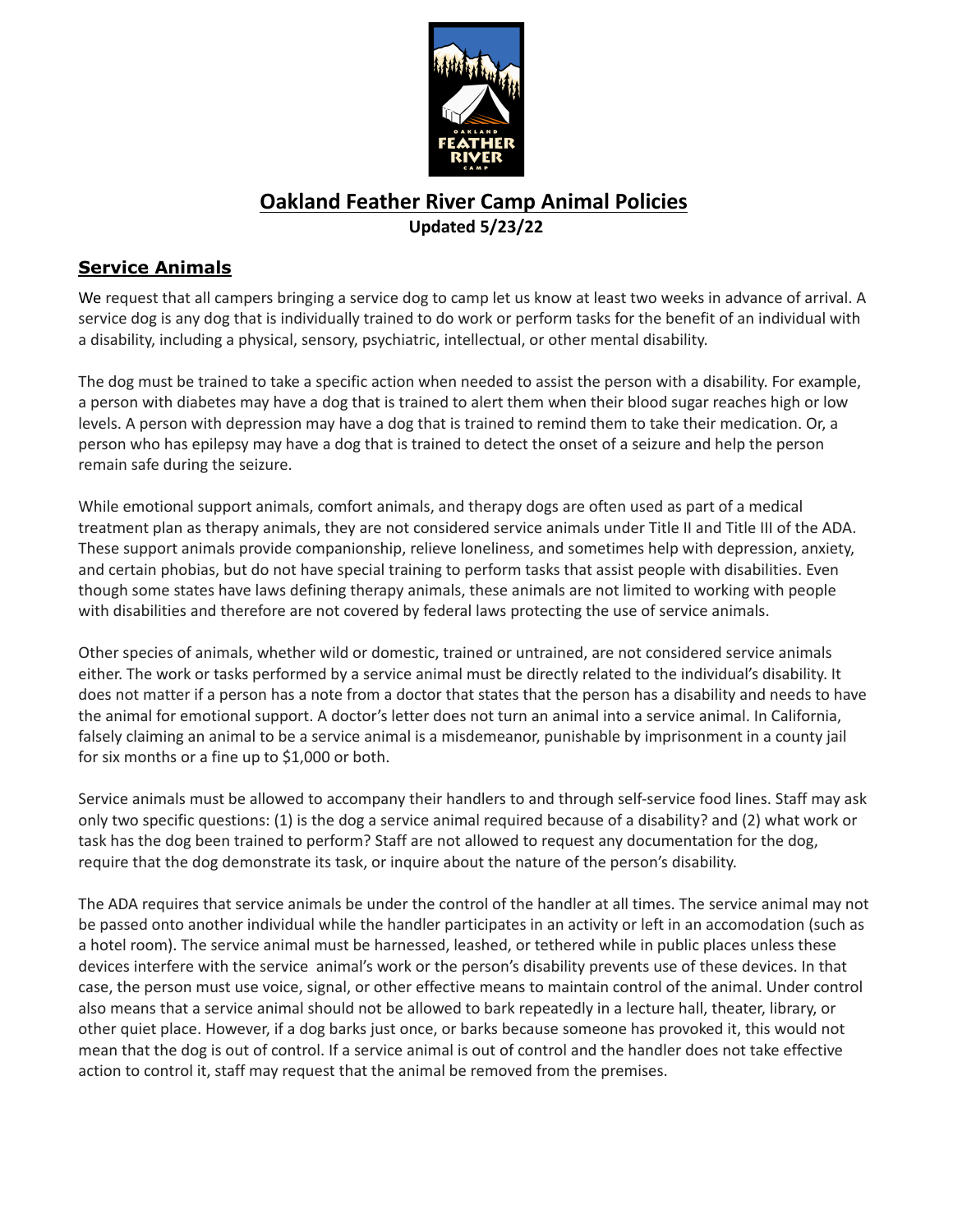## **Dog Policies**

Pet dogs, emotional support dogs, comfort animals, and therapy dogs are allowed at Oakland Feather River Camp only during Memorial Day Work Weekend or during other pre-arranged and announced sessions, if any. They must be registered and approved ahead of time and must adhere to the following policies.

**Leashing and Behavior** – Dogs must be leashed at all times (we recommend at least a 6' lead, in order to allow for appropriate physical distance between you and other Campers who may want to pet your dog). Dogs must always be under supervision of an owner over the age of 18 at all times. Owners must be in view of their dogs and have their dogs under strong voice control at all times. Because our campers' safety is our number one priority, we cannot tolerate aggressive dogs, or dogs with an inability to interact socially with other canines or humans.

In addition to behavioral and distancing concerns, we require dogs to be leashed due to rattlesnakes and other living things on the property. If your dog has never been camping or to OFRC before, behavior might vary from what you are used to at home.

Please also be courteous to other campers by:

- picking up after your pet and use proper disposal
- not allowing your dog to dig holes
- leaving dogs who like to bark at home.

If you sense that a situation involving your dog might devolve into something injurious, please remove yourself and your dog from the area immediately.

**Vaccinations** – Dog owners in California are required by law to make sure that their dogs are licensed and vaccinated against rabies. All dogs must have up-to-date vaccinations. These vaccines must be completed at least 5 days prior to your arrival at Camp.

**Other Health Issues** – Upon admission to camp, all dogs must be free from any condition that could potentially jeopardize other campers. (No coughing, vomiting, diarrhea 48 hours prior to arrival at the facility). Guardians will certify that their dog(s) are in good health and have not been ill with a communicable condition in the last 30 days. If your dog has had a communicable condition within the last 30 days, we will require a Veterinarian certification of health to be admitted or re-admitted.

All Dogs Must be free of parasites (fleas, ticks and heartworms). Since May and June are peak season for ticks in Northern California, we strongly recommend dog owners utilize preventative medication for ticks prior to your arrival at Camp.

All dogs must be spayed or neutered to come to camp. Unaltered dogs destabilize the pack, and are at greater risk for injury by other dogs, and females in season show more aggression.

**Identification** – Please keep a collar with ID tags securely on your dog at all times. Even well behaved dogs can slip out of a loose collar and chase after a wild animal if they become too excited. Microchipping and registering your dog is an added measure you can take to ensure that you will be contacted if they are found. This will increase the chance of them getting back to you in case they get lost.

**Responsibility & Supervision** – Owners are solely responsible for any actions, harm or damage caused by their pet/s while at Oakland Feather River Camp, including but not limited to any physical or property damage, medical bills, and or/legal bills. Owners are responsible for their pet's actions and will accept financial responsibility for any damage their pet causes.

As an owner, you are solely responsible for all acts and behavior of their pet/s while at Oakland Feather River Camp and to indemnify, defend and hold harmless Oakland Feather River Camp and its staff from injury of any kind to third parties.